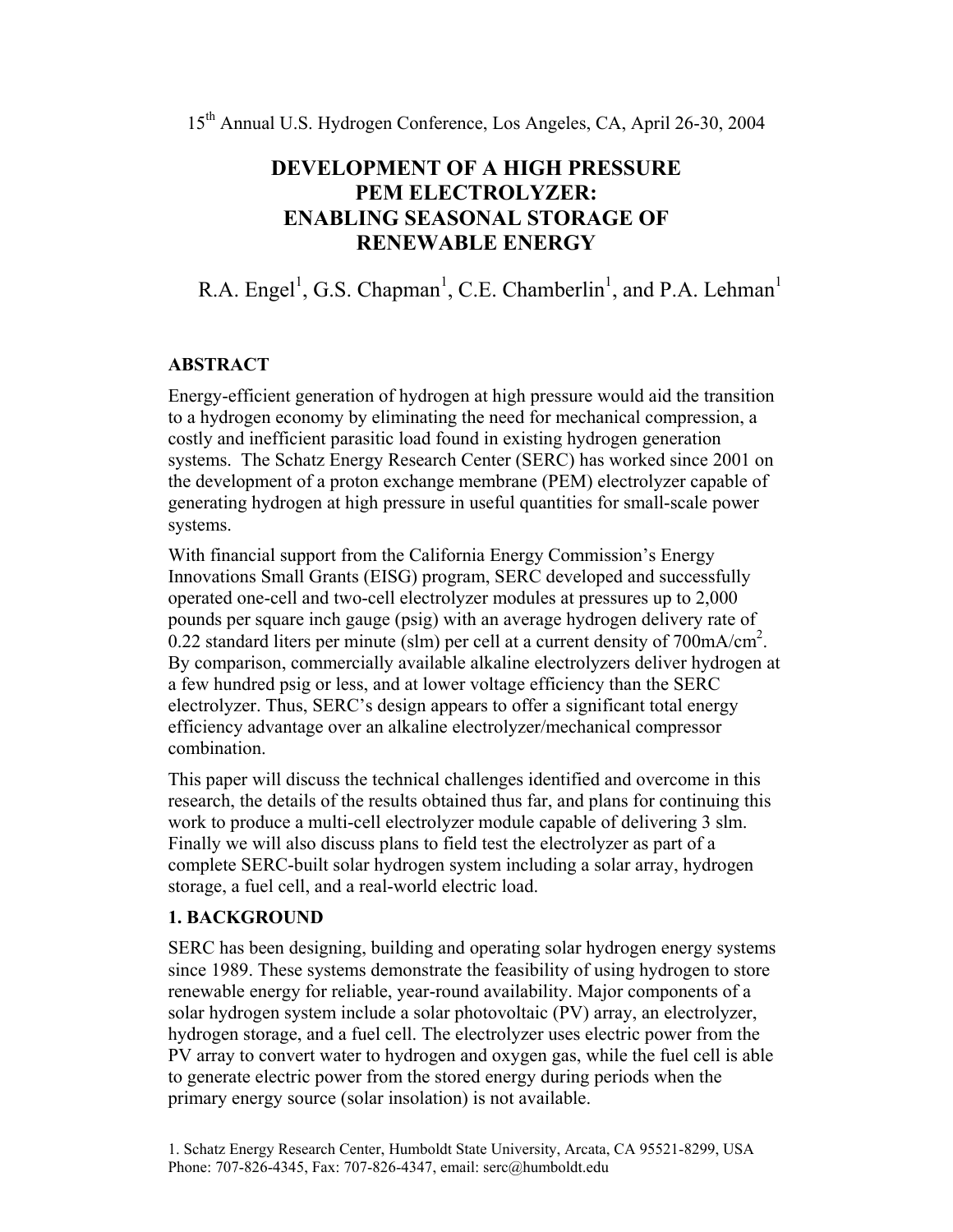Our solar hydrogen projects have used an alkaline electrolyzer, specifically the Teledyne Altus 20, capable of generating 20 standard liters per minute of hydrogen using an electrical input of approximately 6 kW DC. Output pressure is approximately 100 psig. In the case of the Schatz Solar Hydrogen Center, our first solar hydrogen installation, the system was built to store hydrogen at the Altus 20's 100 psig output pressure, requiring three 500-gallon tanks for storage of approximately 60 kWh of recoverable electrical energy. Clearly, storage volume on this scale would be unacceptably cumbersome for most applications. Higher pressures are required in order to make hydrogen sufficiently energy-dense to be practical for portable or transportation applications, or stationary applications where fuel storage space is limited. Thus a compressor is normally needed to boost gas storage pressure.

Other commercially available electrolyzers only improve modestly on the Altus 20's hydrogen output pressure. Some currently available models include:

- Hamilton-Sundstrand ES 12280 (100 psig)
- Proton Hogen Series (200 psig)
- Stuart-Vandenborre HES (25 Bar, or 363 psig)

Hazardous materials are another concern in using alkaline electrolyzers such as the Altus 20. Not only is the electrolyte highly caustic potassium hydroxide, but the matrix in which the electrolyte is suspended is made up of asbestos fibers.

Our Altus 20 electrolyzers have performed reliably for many years; however, it would be valuable to devise an electrolyzer free of hazardous materials and capable of generating hydrogen at high pressure. Such an electrolyzer would be of even greater value if it were capable of operating at higher efficiency than existing electrolyzers.

SERC's many years of experience designing, fabricating, and using proton exchange membrane (PEM) fuel cells have given us a thorough understanding of this solid electrolyte technology. We have been aware for a number of years that companies such as Proton Energy Systems were working to develop a commercial high-pressure electrolyzer using a PEM design related to that of PEM fuel cells. However, no high-pressure PEM electrolyzer has yet reached the market. The only PEM electrolyzers commercially available were small-scale, low-pressure benchtop units intended for use in laboratory gas chromatography, such as those produced by Packard and Balston.

In January 2001, SERC approached the California Energy Commision's Energy Innovations Small Grants (EISG) program with a proposal to support development of a high-pressure PEM electrolyzer. EISG agreed to fund the project. SERC's goals for this initial, EISG-funded phase of electrolyzer development were to build a prototype capable of generating 3 slm at 2,000 psig while matching or exceeding the overall efficiency of existing electrolyzers. The EISG program's stated goal in supporting this and other projects is to establish the feasibility of energy-related products and technologies of benefit to Californians. Work began in August 2001.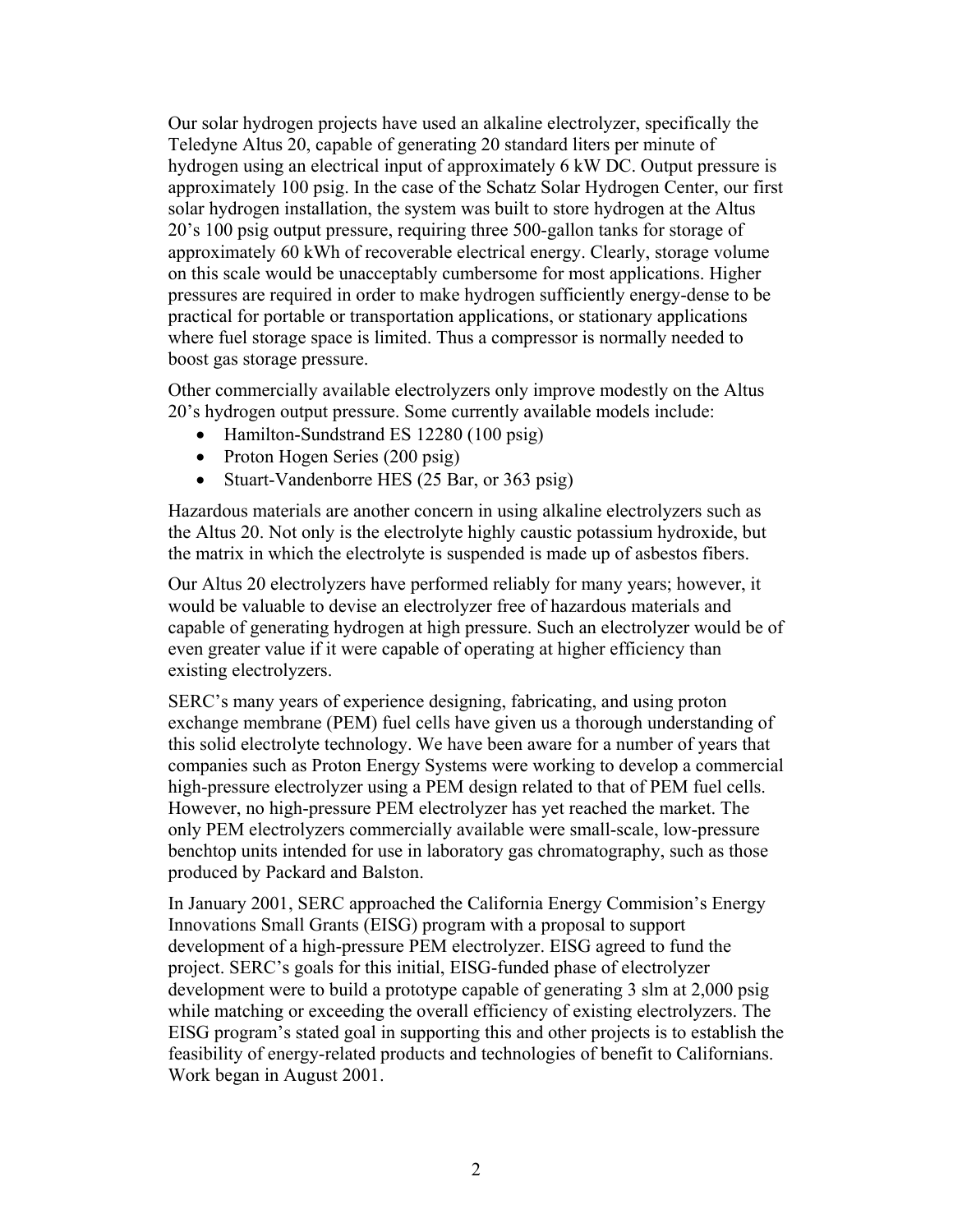### **2. PROJECT DESCRIPTION**

After completing a literature and patent review to familiarize ourselves with the state of the art in electrolyzer design and any possible intellectual property issues, we proceeded with the design of a single-cell electrolyzer and its ancillary subsystems. For safety reasons, we chose to design the electrolyzer for lowpressure oxygen delivery. While this eliminated the hazard of handling highpressure oxygen, it created the challenge of supporting the membrane electrode assembly (MEA) across a very high pressure differential.

Another design issue was the choice of whether to circulate water on both sides of the electrolyzer cell. Some electrolyzer designs we reviewed in the literature supply water to both the cathode and anode sides of the cell. We determined that it would be unnecessary to circulate water on the cathode side of the cell, and that supplying water only to the anode would simplify the design without sacrificing safety or performance.

Other immediate design issues included material strength and oxygen compatibility. After reviewing the range of oxygen-compatible materials and rejecting some as too expensive or lacking sufficient strength, we settled on using square stainless steel endplates joined by insulated stainless steel tie rods arrayed around a circular active area of  $45.6 \text{ cm}^2$ . Each of the two endplates has a circular pocket machined into it to accommodate a circular diffuser disc. In the single-cell configuration, an MEA is sandwiched between the two endplates, with the MEA's active area positioned between and in contact with the two diffusers. In the multicell stack configuration, one or more bipolar plates, also made of stainless steel, are located between the endplates. Each bipolar plate has diffuser pockets on both sides. The end plates and bipolar plates are also equipped with manifolds for the introduction of water and the removal of hydrogen, oxygen, and water.

Various materials tests were conducted in the early stages of the project, including cell pressure testing using raw Nafion, disc testing for water permeability, compression strength and conductivity and single cell operational tests. The pressure testing results indicated that the sealing design of the module was adequate for hydrogen side operating pressures of 2000 psig. The other tests were used to eliminate unsuitable sample materials until satisfactory materials were identified.

In addition to the design of the electrolyzer itself, it was also necessary to create a test station for benchtop operation and monitoring of the electrolyzer. Major components of the test station include a DC power supply, a control and data acquisition computer using LabVIEW virtual instrumentation, a set of backplanes for signal processing between the computer and the electrolyzer system, a water circulation subsystem, gas plumbing, and containment for the electrolyzer module.

Given the experimental nature of our electrolyzer cell design and our plans to operate at pressures up to 2,000 psig, we decided to install the electrolyzer in a benchtop containment vessel. The vessel is built of welded quarter-inch stainless steel with two-inch bullet-resistant glass covering the viewing ports on the front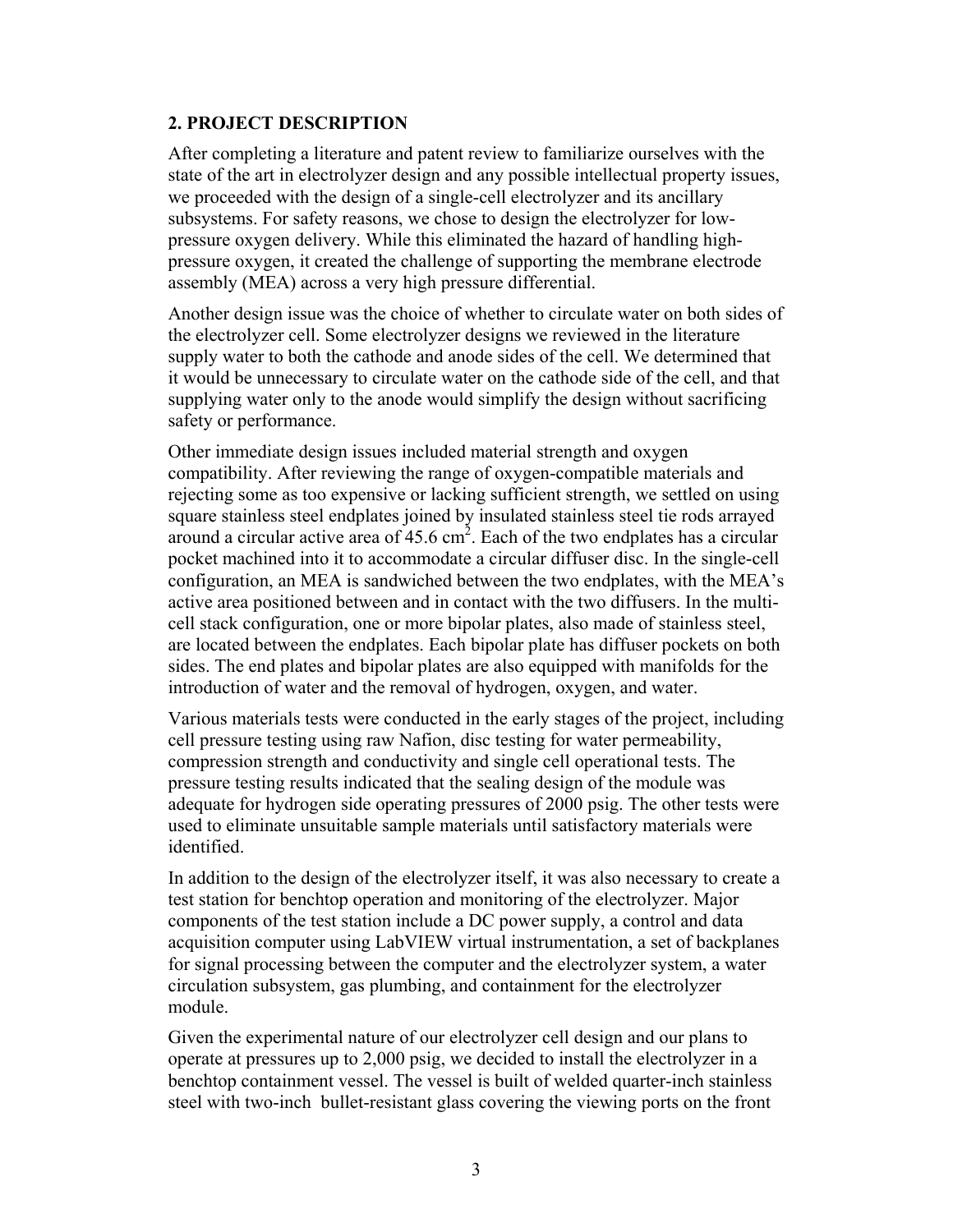of the vessel and an illumination port on top. The front panel of the vessel is removable. Electric power cables; stainless steel tubing for water, hydrogen and oxygen; and data acquisition wiring all pass through the rear of the vessel.

Another design challenge was the selection of a suitable diffuser material. This needed to be an electrically conductive material safe for use in a pure oxygen environment, capable of withstanding compressive forces of 2,000 psig, and permeable enough to allow free passage of water and oxygen on the anode side and hydrogen on the cathode side of the cell. The surface texture of the material needed to be smooth enough not to puncture or tear the delicate proton exchange membrane. After numerous experiments with stainless steel foam, fiber, and wire mesh materials, we settled on a multi-layer stainless steel woven mesh material. We tested several such mesh products before selecting one with adequate electrical conductivity, compressibility, and elasticity.

Once all design and materials issues were resolved, we proceeded to development of a test procedure. Our standard electrolyzer test procedure is as follows:

- 1. Begin circulation of water, heating it to a steady-state temperature of either 36° C or 50° C.
- 2. Set the power supply to deliver a constant current (21 to 33 A at 36° C or 30 to 46 A at 50° C) and a voltage not to exceed 2 V/cell.
- 3. Adjust the hydrogen back pressure regulator to the desired pressure for hydrogen generation.

## **3. RESULTS**

Initial operation of the electrolyzer revealed problems with the module design. Poor performance appeared to be due to high contact resistance between adjacent components. In addition, corrosion and staining of metal surfaces suggested that undesired electrolysis reactions were taking place at sites other than on the MEA. Even the rugged stainless steel end plates and diffuser discs showed unacceptable levels of rusting after several hours of service in the oxygen-rich environment of the cell anode. Furthermore, metallic ions freed from the stainless steel by this oxidation appeared to be rapidly poisoning MEAs, causing rapid deterioration in cell performance, typically within an hour of the start of a test. These problems were eventually solved by gold plating these components, as discussed below.

Despite initial challenges in identifying suitable materials for our electrolyzer module, we were finally able to construct a single-cell module that operated at 2,000 pounds per square inch gauge (psig) at a current density of  $700 \text{ mA/cm}^2$ , producing on average approximately 0.22 standard liters per minute of hydrogen. Figure 1 shows hydrogen production rate, current density, and hydrogen pressure recorded over more than six hours of continuous operation during a recent test of the single cell electrolyzer. We have achieved comparable performance with a two-cell module at 2,000 psig, demonstrating the feasibility of our bipolar plate design for multi-cell configurations (see Figure 2). Given our continuing advances in cell performance, we anticipate that a 10-cell module will soon allow us to meet our performance goal of 3 slm total hydrogen generation.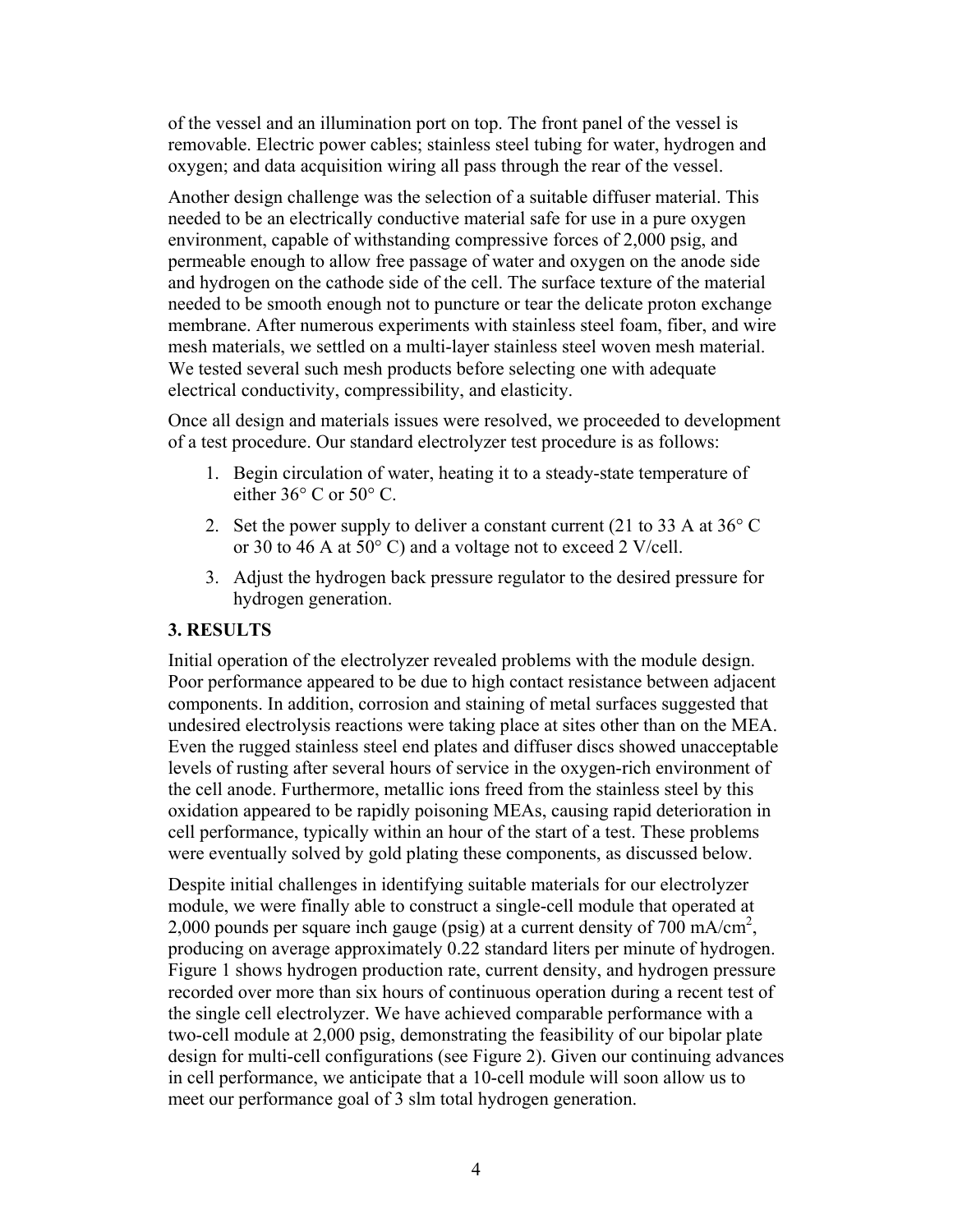Observed voltage efficiency for our PEM module is markedly better than that of a Teledyne Altus 20 alkaline electrolyzer, based on performance measurements made using both devices at the Schatz Energy Research Center. Similarly, current density (and thus hydrogen generation rate) at a given cell voltage is significantly better in our unit than in the Altus 20. Figure 3 shows a comparative cell voltagecurrent density graph of the two electrolyzers, each operating at a hydrogen output pressure of 100 psig. At 200 mA/cm2 , our electrolyzer has a voltage efficiency of 95%, compared to 87% per cell for the Teledyne electrolyzer. At a higher current density of 350 mA/cm<sup>2</sup>, the relative efficiency difference is even greater: 92% for the SERC electrolyzer and 81% for the Altus 20. Clearly, our PEM electrolyzer design offers greater efficiency than a typical commercial electrolyzer. This translates to more hydrogen generated per unit cell area, which in turn could result in more compact and economical electrolyzer designs.



**Figure 1. Single-cell electrolyzer module performance**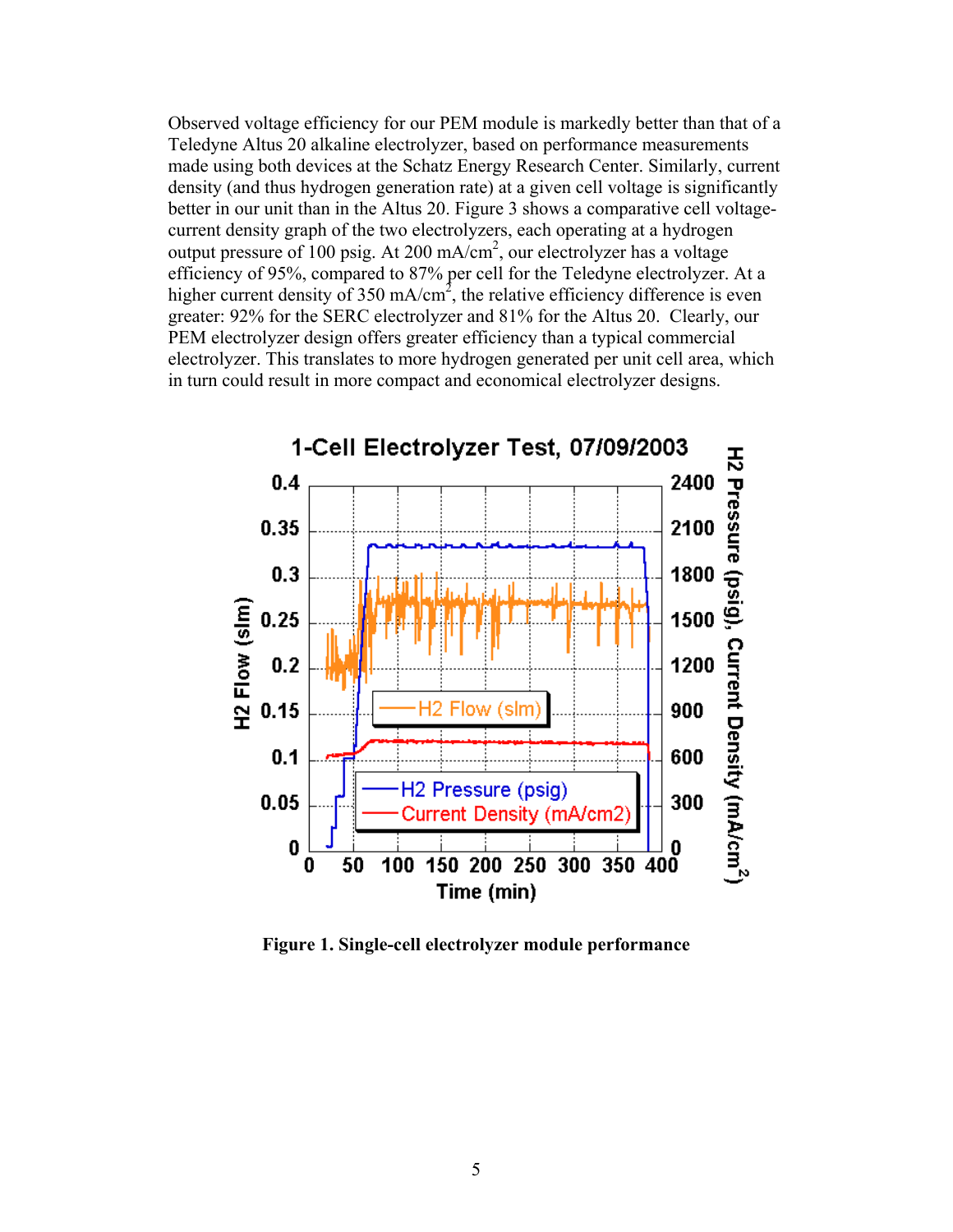

**Figure 2. Two-cell electrolyzer module performance** 



**Figure 3. Comparison of SERC PEM electrolyzer and Teledyne electrolyzer**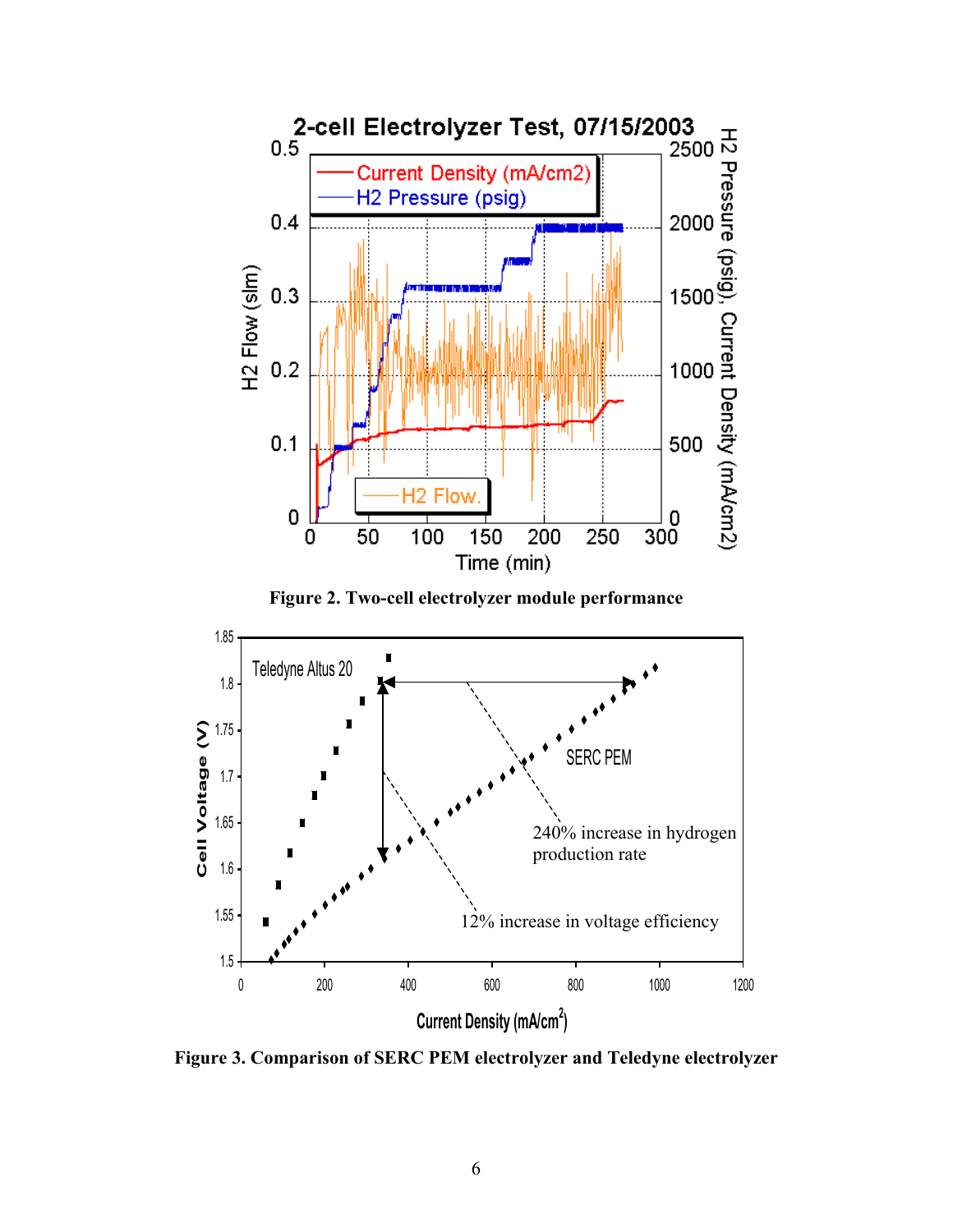Initially, the stainless steel endplates and discs were not plated, resulting in rapid poisoning of the membrane. An initial attempt to reduce this problem by nickelplating the components was not successful. The endplates, bi-polar plate and discs were then gold-plated and cell performance improved slightly; however, the membranes eventually became poisoned after an eight-hour test. It was suspected that the interior surfaces of the multi-layered discs were not getting plated, and this bare stainless steel was the source of unwanted ions. The discs were given a thicker gold plating and cell performance improved dramatically.

De-lamination of plating is a problem and has occurred in three regions of the module: the bottom of the disc pockets, the outer surfaces of the discs, and in the hydrogen o-ring groove. The disc and o-ring groove de-lamination evidently takes place when the membrane is pulled off the disc for a gasket replacement or when the hydrogen o-ring is removed for replacement. Possible solutions could be minimizing module disassemblies and improving surface preparation prior to plating, perhaps by roughening.

We have identified the minimization of uncontrolled hydrogen losses as key to optimizing performance of our electrolyzer. Hydrogen loss is calculated using:

> % hydrogen loss =  $\frac{Q_{\text{H}_2}(\text{measured}) - Q_{\text{H}_2}(\text{theoretical})}{Q_{\text{H}_2}(\text{theoretical})}$  $Q_{H_2}$  (theoretical) –  $Q_{H_2}$  (measured) 2 2  $\times$   $n_2$ H  $=\frac{Q_{H_2}(\text{theoretical})-Q_{H_1}}{Q_{H_2}(\text{theoretical})-Q_{H_2}}$

Where  $Q_H$  = hydrogen production rate in standard liters per minute (slm)

Theoretical hydrogen production rate is based on current provided to the electrolyzer.

Hydrogen loss was measured at levels between 2.0% and 12.8% in the course of our electrolyzer tests, with most of the recent tests showing less than 5% loss. Loss generally increases with hydrogen pressure. Hydrogen production below theoretical level can be attributed to one or more of three factors:

- 1. hydrogen leaks external to the electrolysis site, such as leaks across an oring or from the hydrogen plumbing upstream of the mass flow controller;
- 2. hydrogen crossover at the membrane to the anode side; and
- 3. current consumed in undesirable reactions other than electrolysis.

In order to calculate the percent loss in hydrogen the following must be known: average electrolysis current, average hydrogen flow rate, hydrogen ballast pressure at start and end of run, and run time. In order to improve accuracy of the calculation it is desirable to remove the ballast pressure variable from the equation by targeting a near zero net change in ballast pressure. The hydrogen mass flow controller is adjusted to maintain a constant ballast pressure and the data is analyzed for a period of the run where initial and final pressures are identical.

Numerous practical lessons have been learned in the process of our bench testing of the electrolyzer. Test bench program and plumbing modifications were made to address the following issues:

• *Hydrogen flow rate fluctuations*. Two modifications, a program subroutine to control the power supply at a constant current and the addition of a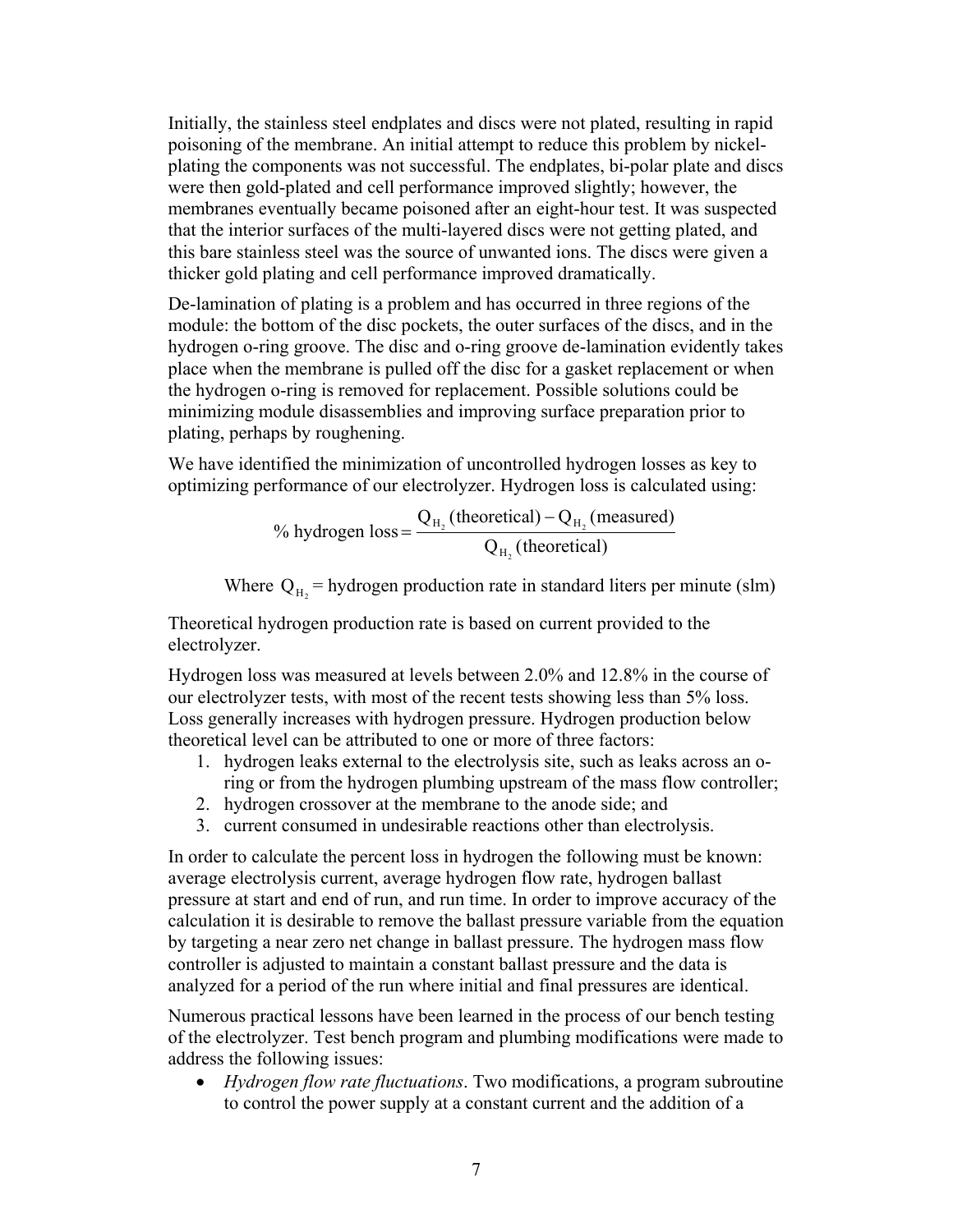hydrogen ballast system to buffer the back pressure regulator fluctuations, were implemented in order to produce a steady hydrogen flow measurement.

- *Hydrogen crossover*. When operating the electrolyzer at high hydrogen pressures, hydrogen crossover to the oxygen side produced mixtures approaching hydrogen's lower explosive limit in oxygen. An initial attempt at a solution to this problem was the use of membranes with integral platinum catalyst, but results were minimal. A catalyst bed was added to the water/oxygen outlet line to promote the recombination of the hydrogen and oxygen prior to entering the gas/water separator. This solution was far more effective.
- *Humidity in hydrogen gas stream*. Wet gas causes the mass flow controller to indicate a flow rate higher than the actual flow rate. A molecular sieve bed was added to the plumbing system on the outlet of the hydrogen water knockout drum.

Four causes of damage to the electrolyzer MEAs have been observed:

- *Over-compression.* Compression on the MEA surface is a function of disc thickness, disc yield strength, gasket thickness, o-ring groove depth, and amount of torque applied during assembly. Over-compression between the diffuser discs can result in minute perforations over the MEA surface.
- *Ruptures*. Under microscopic examination, ruptures are sometimes found on the part of the membrane adjacent to the outer perimeter of the diffuser discs. This area of the MEA is vulnerable because of the lack of support and the sharp edges of the discs' wire mesh.
- *Tearing.* Tearing appears to occur most commonly during disassembly of the cells between tests. The MEA and adjacent gaskets can adhere strongly to the diffuser discs.
- *Poisoning of the membrane.* As discussed above, this problem has been largely resolved by gold plating of stainless steel components, although the de-lamination of gold-plated components continues to be a problem.

Measures implemented to reduce wear and tear on the MEA, and thus reduce likelihood or degree of hydrogen crossover include:

- fine-tuning of the torquing of the module tie rods, to achieve an optimum balance between cell leakage (due to inadequate torque) and embossing of the MEA surface (resulting from excessive torque); and
- use of diffuser material having a finer-textured diffuser surface, also to reduce surface embossing of the MEA.
- addition of gaskets on both the oxygen and hydrogen sides of the cell to prevent over-compression of the MEA. The gaskets provided the additional benefit of improving electrical insulation between the anode and cathode side end plates, eliminating unwanted electrolysis reactions away from the MEA surface that had caused corrosion on the interior surfaces of the end plates. However, the gaskets can introduce increased contact resistance between conductive components if their thickness is not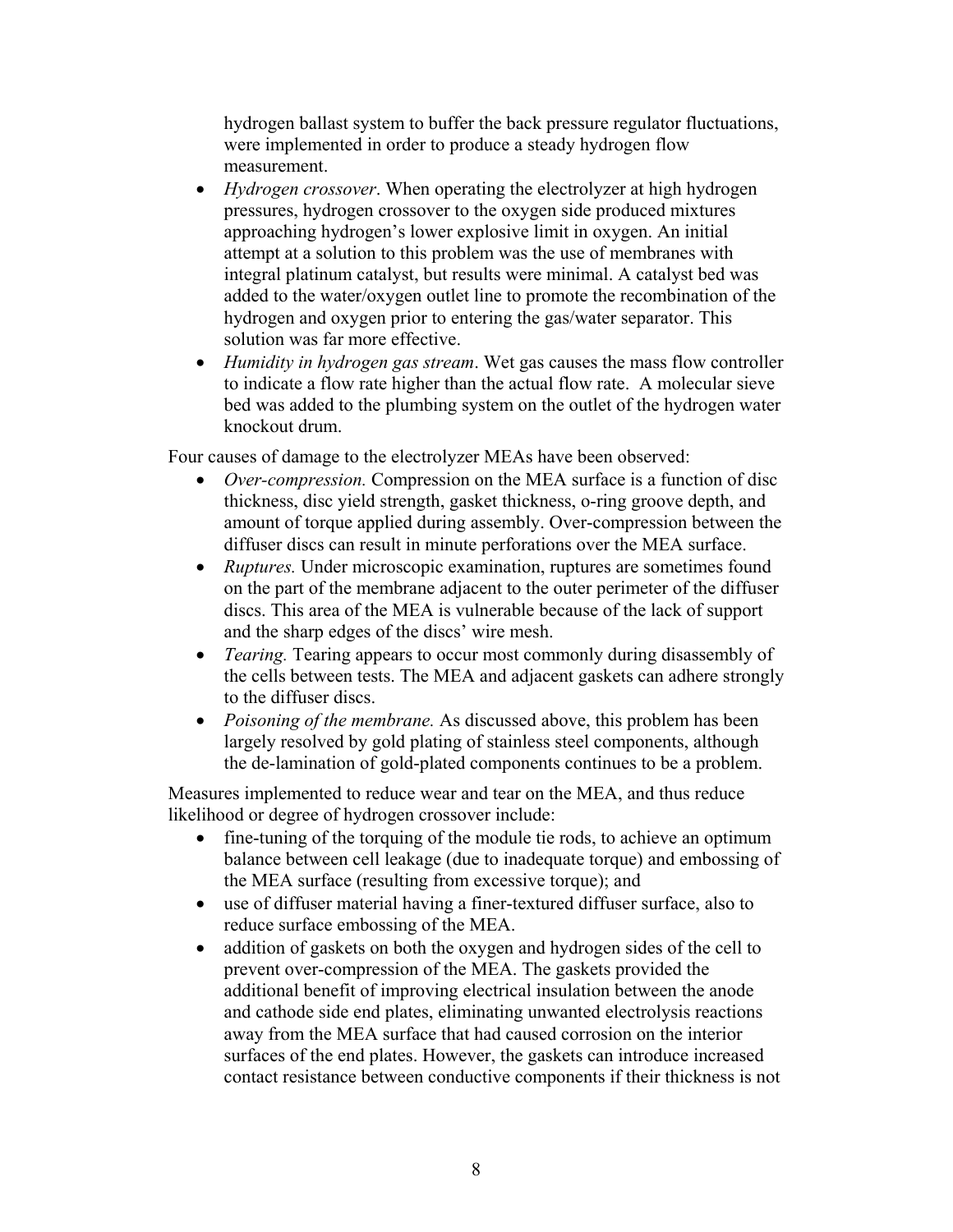adequately compensated for by adjusting diffuser pocket depths in the end plates and bipolar plates.

We have achieved our 2,000 psig hydrogen delivery pressure objective and are approaching our target hydrogen delivery rate of 0.3 slm per cell. This electrolyzer design is therefore expected to exceed our 3 slm delivery objective when expanded to a 10-cell stack format. In our most recent tests, we have operated the electrolyzer in a two-cell configuration at 1500 psig at 50°C at 1 A/cm2 and a voltage of only 1.93 V/cell.

## **4. NEXT STEPS**

We have made considerable progress in developing a high-pressure PEM electrolyzer and continue to see improved performance as we make incremental changes to our design. However, a number of problems remain to be resolved. Key problems include:

- The module has a chronic problem with water leaking out of the tie rod penetrations in the end plates.
- The gold plating on the end plates and diffusers tends to delaminate over time, with repeated assembly and disassembly of the module.
- Corrosion of metal components is still occurring, particularly in locations where gold plating has delaminated.
- Efforts continue to find an optimal combination of diffuser pocket depth and diffuser and gasket thickness that will perform well over a range of pressures with minimal impact on the MEA surface and minimal leakage.

Having achieved considerable success in benchtop testing of our prototype electrolyzer, SERC is looking ahead to field installation of a high pressure PEM electrolyzer as part of a complete solar hydrogen energy system. The proposed system would be the first field test of a high pressure PEM electrolyzer as part of a stand-alone solar hydrogen system. We have also initiated a search for a partner to commercialize our high pressure PEM electrolyzer design.

## **5. CONCLUSIONS**

Our prototype high pressure PEM electrolyzer forms the basis of a highperformance hydrogen generator with great commercial potential. As we continue to make improvements to our component designs, performance is improving incrementally. We have exceeded our original output pressure goal of 2,000 psig in sustained single-cell and two-cell tests. Our results indicate that our short-term goal of 3 slm hydrogen output is achievable simply by increasing the total number of cells in the module. Now that we have a proven bipolar plate design, such a multi-cell electrolyzer is within our reach. With expected improvements in cell performance, we anticipate achieving 3 slm output with a 10-cell module.

Based on electrolyzer cell efficiency, our design appears to offer a significant total energy efficiency advantage over an alkaline electrolyzer/mechanical compressor combination. This performance advantage could help to make small, decentralized hydrogen generation systems for vehicular fueling and stationary and portable fuel cell power plants economically feasible.